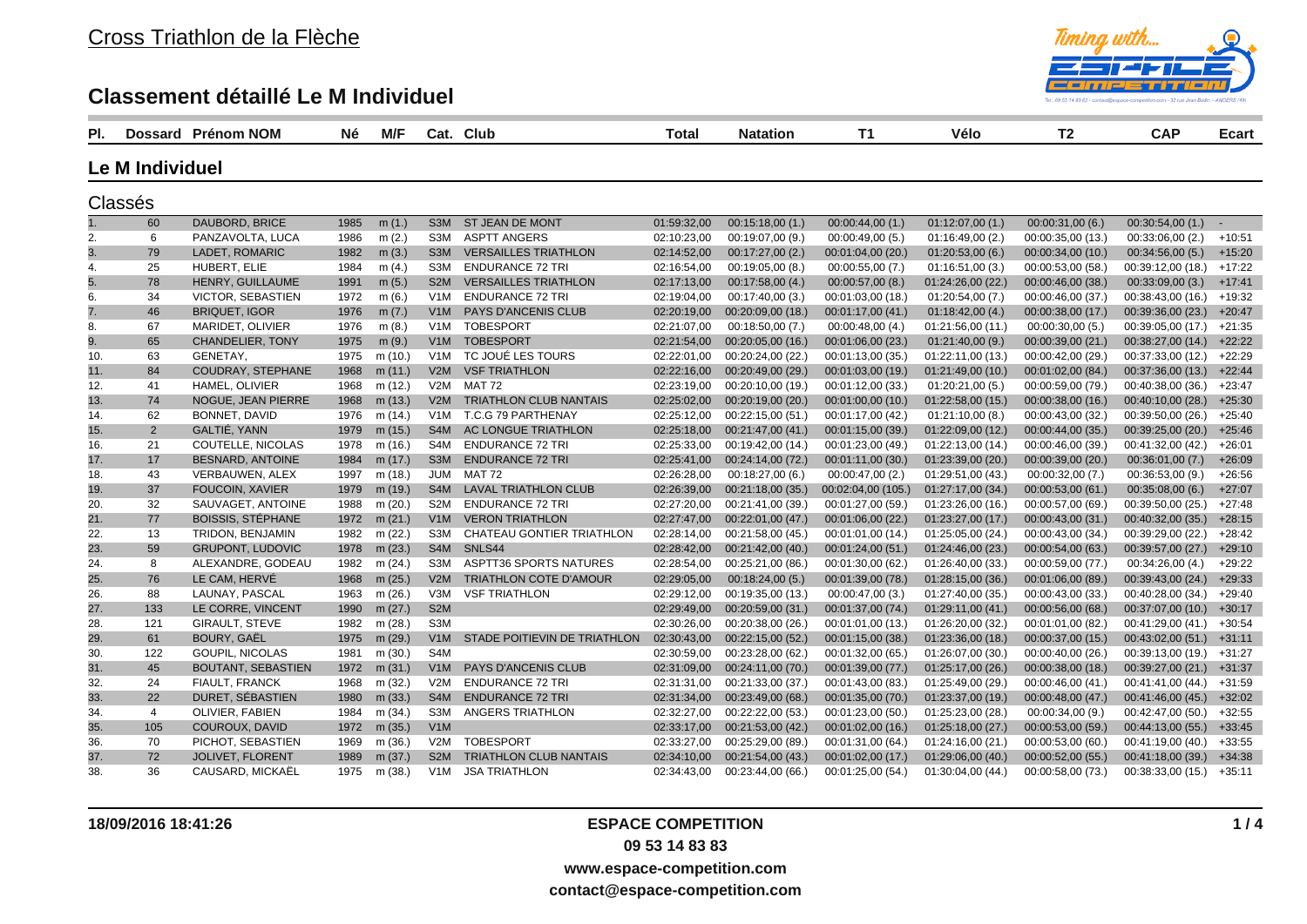

| PI. | <b>Dossard</b> | <b>Prénom NOM</b>         | Né   | M/F          |                  | Cat. Club                        | Total       | <b>Natation</b>                  | <b>T1</b>          | Vélo               | T <sub>2</sub>     | <b>CAP</b>                | Ecart    |
|-----|----------------|---------------------------|------|--------------|------------------|----------------------------------|-------------|----------------------------------|--------------------|--------------------|--------------------|---------------------------|----------|
| 39. | 57             | <b>ARIAL, DENIS</b>       | 1972 | m (39.)      | V1M              | <b>SEGRE TRIATHLON</b>           | 02:35:52,00 | ()                               | $\left( \right)$   | $\Omega$           | $\left( \right)$   | ()                        | $+36:20$ |
| 40. | 101            | CHIRON, BAPTISTE          | 1990 | m $(40.)$    | S <sub>2</sub> M |                                  | 02:36:59,00 | 00:20:38,00 (25.)                | 00:01:08,00 (27.)  | 01:30:55,00 (49.)  | 00:00:25,00(2.)    | 00:43:56,00 (53.)         | $+37:27$ |
| 41. | $\mathbf{1}$   | <b>BALESTRO, CLÉMENT</b>  | 1988 | m $(41.)$    |                  | S2M A.S.F.A.S. TRIATHLON         | 02:37:05,00 | 00:22:07,00(50.)                 | 00:02:30,00 (120.) | 01:30:52,00 (47.)  | 00:01:14,00 (98.)  | 00:40:24,00 (32.)         | $+37:33$ |
| 42. | $\overline{7}$ | NOYER, MATHIEU            | 1998 | m (42.)      | JUM              | ASPTT TRIATHLON ORLEANS          | 02:37:14,00 | 00:25:29,00 (88.)                | 00:01:08,00 (25.)  | 01:28:55,00 (39.)  | 00:00:29,00(4.)    | 00:41:16,00 (38.)         | $+37:42$ |
| 43. | 147            | ROULON, CHRISTOPHE        | 1980 | m(43.)       | S4M              |                                  | 02:37:19,00 | 00:21:57,00 (44.)                | 00:01:09,00 (28.)  | 01:28:43,00 (38.)  | 00:00:48,00 (45.)  | 00:44:44,00 (62.)         | $+37:47$ |
| 44. | 98             | CHAILLOU, RENAUD          | 1986 | m (44.)      | S <sub>3</sub> M |                                  | 02:37:22.00 | 00:20:36,00 (24.)                | 00:02:38,00 (122.) | 01:32:31,00 (51.)  | 00:01:21,00 (108.) | 00:40:17,00 (29.)         | $+37:50$ |
| 45. | 47             | <b>DEROUIN, MICKAEL</b>   | 1976 | m (45.)      | V1M              | <b>PORNIC</b>                    | 02:37:35,00 | 00:23:43,00 (64.)                | 00:00:53,00(6.)    | 01:29:50,00(42.)   | 00:00:40,00 (24.)  | 00:42:31,00 (47.)         | $+38:03$ |
| 46. | 28             | LEROUX, CYRIL             | 1980 | m (46.)      | S4M              | <b>ENDURANCE 72 TRI</b>          | 02:37:38,00 | 00:25:32,00 (91.)                | 00:01:22,00(48.)   | 01:25:14,00(25.)   | 00:00:53,00 (56.)  | 00:44:39,00 (60.)         | $+38:06$ |
| 47. | 156            | Guérin, Arthur            | 1990 | m $(47.)$    | S <sub>2</sub> M |                                  | 02:38:09,00 | 00:20:39,00 (27.)                | 00:01:20,00 (45.)  | 01:38:23,00(65.)   | 00:00:59,00 (81.)  | 00:36:50,00(8.)           | $+38:37$ |
| 48. | 35             | <b>OLLIER, PATRICK</b>    | 1972 | m (48.)      | V <sub>1</sub> M | <b>FONTENAY TRI</b>              | 02:38:27,00 | 00:20:08,00 (17.)                | 00:02:01,00 (99.)  | 01:26:11,00 (31.)  | 00:00:59,00 (78.)  | 00:49:09,00 (99.)         | $+38:55$ |
| 49. | 111            | <b>DESMARS, BENJAMIN</b>  | 1983 | m (49.)      | S <sub>3</sub> M |                                  | 02:39:35,00 | 00:21:39,00 (38.)                | 00:01:57,00 (96.)  | 01:30:08,00(45.)   | 00:01:21,00 (109.) | 00:44:31,00(58)           | $+40:03$ |
| 50. | 12             | JEROME, DAVID             | 1979 | m (50.)      | S4M              | CHATEAU GONTIER TRIATHLON        | 02:39:56,00 | 00:27:01,00 (105.)               | 00:01:25:00(53)    | 01:30:13,00 (46.)  | 00:00:59,00 (80.)  | 00:40:19,00 (31.)         | $+40:24$ |
|     |                | $1 \Delta$ CO             |      |              | <b>S4F</b>       | IDURANCE 72 TRI                  |             |                                  |                    |                    |                    |                           |          |
| 52. | 107            | COZIC, YANN               | 1989 | m(51.)       | S <sub>2</sub> M |                                  | 02:40:34,00 | 00:22:04,00 (48.)                | 00:02:39,00 (124.) | 01:34:49,00 (57.)  | 00:00:46,00 (42.)  | 00:40:18,00 (30.)         | +41:02   |
| 53. | 42             | PORCHER, CORENTIN         | 1998 | m(52.)       |                  | JUM MAT 72                       | 02:40:55,00 | 00:21:01,00 (34.)                | 00:01:11,00 (31.)  | 01:34:48,00(56.)   | 00:00:42,00 (30.)  | 00:43:14,00(52)           | $+41:23$ |
| 54. | 11             | <b>GALPIN, DAVID</b>      | 1985 | m (53.)      | S3M              | <b>CHATEAU GONTIER TRIATHLON</b> | 02:40:59,00 | 00:21:00,00 (32.)                | 00:01:12,00(32)    | 01:33:10,00 (52.)  | 00:00:48,00 (46.)  | 00:44:51,00 (65.)         | $+41:27$ |
| 55. | 95             | <b>BUSSON, THOMAS</b>     | 1989 | m (54.)      | S <sub>2</sub> M |                                  | 02:41:38,00 | 00:24:01.00 (69.)                | 00:01:40,00(79)    | 01:28:42,00(37)    | 00:01:18,00 (105.) | 00:45:58,00(78)           | $+42:06$ |
| 56. | 68             | <b>MERCIER, GREGORY</b>   | 1979 | m (55.)      | S4M              | <b>TOBESPORT</b>                 | 02:42:22,00 | 00:25:42,00 (94.)                | 00:01:10,00 (29.)  | 01:34:12,00 (54.)  | 00:00:52,00 (53.)  | 00:40:27,00 (33.)         | $+42:50$ |
| 57. | 103            | <b>CORMIER, THEO</b>      | 1997 | m (56.)      | <b>JUM</b>       |                                  | 02:43:36,00 | 00:19:07,00 (10.)                | 00:02:02,00 (102.) | 01:31:49,00 (50.)  | 00:01:04,00 (86.)  | 00:49:36,00 (104.)        | $+44:04$ |
| 58. | 19             | CHARLOT, FABRICE          | 1964 | m (57.)      | V3M              | <b>ENDURANCE 72 TRI</b>          | 02:43:45,00 | 00:24:48,00 (81.)                | 00:01:12,00 (34.)  | 01:34:19,00 (55.)  | 00:00:53,00 (57.)  | 00:42:34,00 (48.)         | +44:13   |
| 59. | 44             | <b>MADIOT, BORIS</b>      | 1985 | m (58.)      |                  | S3M PAYS D ANCENIS CLUB          | 02:44:03.00 | 00:20:02,00 (15.)                | 00:01:08,00 (26.)  | 01:33:28,00(53)    | 00:00:58,00 (71.)  | 00:48:29,00 (94.) +44:31  |          |
| 60. | 20             | <b>COUDRAY, ADRIANA</b>   | 1997 | f $(2.)$     | <b>JUF</b>       | <b>ENDURANCE 72 TRI</b>          | 02:45:32.00 | 00:19:06,00(1)                   | 00:01:00,00(9.)    | 01:37:49,00 (64.)  | 00:00:38,00 (19.)  | 00:47:01.00 (87.)         | $+5:04$  |
| 61. | 83             | <b>BRUNEAU, OLIVIER</b>   | 1979 | m (59.)      |                  | S4M VSF TRIATHLON                |             | 02:45:41,00  01:59:34,00  (131.) | ()                 | ()                 | ()                 | 00:45:10,00 (70.)         | $+46:09$ |
| 62. | 134            | LEDUC, GAËLLE             | 1990 | f $(3.)$     | S <sub>2F</sub>  |                                  | 02:45:59,00 | 00:22:46,00(5.)                  | 00:01:45,00 (85.)  | 01:36:11,00(60)    | 00:00:47,00 (43.)  | 00:44:34,00 (59.)         | $+5:31$  |
| 63. | 102            | <b>COQUERIE, PHILIPPE</b> | 1989 | m (60.)      | S <sub>2</sub> M |                                  | 02:47:27,00 | 00:23:49,00 (67.)                | 00:01:13,00 (36.)  | 01:38:54,00 (69.)  | 00:01:53,00 (128.) | 00:41:39,00 (43.)         | $+47:55$ |
| 64. | 73             | <b>MENARD, LAURE</b>      | 1986 | f $(4.)$     | S <sub>3F</sub>  | <b>TRIATHLON CLUB NANTAIS</b>    | 02:47:48.00 | 00:23:57.00(7)                   | 00:01:13.00(37)    | 01:39:36,00 (74.)  | 00:00:26.00(3.)    | 00:42:38.00(49)           | $+7:20$  |
| 65. | 160            | Jalabert, Pierrig         | 1980 | m (61.)      | S <sub>4</sub> M |                                  | 02:47:51,00 | 00:22:48,00 (57.)                | 00:01:26,00(56.)   | 01:35:05,00(58.)   | 00:01:38,00 (122.) | 00:46:55,00 (85.)         | $+48:19$ |
| 66. | 89             | PAULMIER, ALAN            | 1979 | m (62.)      |                  | S4M VSF TRIATHLON                | 02:49:50,00 | 00:24:11,00 (71.)                | 00:01:16,00 (40.)  | 01:39:06,00 (71.)  | ()                 | 02:23:47,00 (141.) +50:18 |          |
| 67. | 71             | FLINKER, JÉRÉMY           | 1984 | m (63.)      |                  | S3M TRIATHLON CLUB NANTAIS       | 02:49:51,00 | 00:24:39,00 (80.)                | 00:02:01,00 (100.) | 01:35:53,00 (59.)  | 00:02:13,00 (130.) | 00:45:07,00 (69.) +50:19  |          |
| 68. | 27             | LEFFRAY, ALEXANDRE        | 1990 | m (64.)      | S <sub>2</sub> M | <b>ENDURANCE 72 TRI</b>          | 02:50:31,00 | 00:20:22,00 (21.)                | 00:01:21,00 (47.)  | 01:42:55,00 (82.)  | 00:00:49,00 (48.)  | 00:45:06,00 (68.)         | $+50:59$ |
| 69. | 86             | DOUSSET, CHRISTOPHE       | 1972 | m (65.)      |                  | V1M VSF TRIATHLON                | 02:51:03,00 | 00:23:27,00 (61.)                | 00:01:19:00(44)    | 01:37:37,00 (63.)  | 00:01:01.00 (83.)  | 00:47:41,00 (92.)         | $+51:31$ |
| 70. | 142            | PAPIN, YOHANN             | 1974 | m (66.)      | V1M              |                                  | 02:51:20,00 | 00:26:07,00 (98.)                | 00:01:00,00 (11.)  | 01:38:36,00 (66.)  | 00:00:59,00 (76.)  | 00:44:39,00 (61.) +51:48  |          |
| 71. | 97             | CARFANTAN, MATHIEU        | 1984 | m (67.)      | S <sub>3</sub> M |                                  |             | 02:52:30,00 00:26:53,00 (103.)   | 00:01:53,00 (93.)  | 01:30:54,00(48.)   | 00:01:03,00 (85.)  | 00:51:49,00 (117.) +52:58 |          |
| 72. | 109            | DEROLEZ, GEOFFREY         | 1990 | m (68.)      | S <sub>2</sub> M |                                  | 02:53:09,00 | 00:24:27,00 (73.)                | 00:01:44,00 (84.)  | 01:39:41,00 (75.)  | 00:00:58,00 (72.)  | 00:46:21,00 (79.)         | $+53:37$ |
| 73. | 52             | SACAZE, GAUTHIER          | 1997 | m (69.)      | <b>JUM</b>       | PRYTANEE                         | 02:53:40,00 | 00:19:32,00 (12.)                | 00:02:21,00(114)   | 01:45:08,00 (88.)  | 00:01:14,00 (97.)  | 00:45:27,00 (74.) +54:08  |          |
| 74. | 5              | <b>CONSTANTIN, THOMAS</b> | 1974 | m (70.)      |                  | V1M ASPTT ANGERS                 | 02:53:40.00 | 00:27:00.00 (104.)               | 00:01:21,00 (46.)  | 01:37:21,00 (62.)  | 00:00:56,00 (66.)  | 00:47:05,00 (88.)         | $+54:08$ |
| 75. | 118            | <b>GAUTHIER, LUG</b>      | 1983 | m (71.)      | S <sub>3</sub> M |                                  | 02:53:47,00 | 00:25:33,00 (92.)                | 00:01:49,00 (89.)  | 01:40:12,00(77)    | 00:00:39:00(23)    | 00:45:36,00 (75.)         | $+54:15$ |
| 76. | 53             | <b>FOURNIER, NICOLAS</b>  | 1974 | m (72.)      |                  | V1M REQUEIL                      | 02:54:12,00 | 00:25:24,00 (87.)                | 00:01:52,00 (91.)  | 01:49:03,00 (100.) | 00:00:40,00 (25.)  | 00:37:15,00 (11.)         | +54:40   |
| 77. | 15             | <b>VIGNAUD, FABRICE</b>   | 1979 | m (73.)      |                  | S4M CORZ' ÉVASION                |             | 02:54:32,00 00:27:09,00 (107.)   | 00:02:13,00 (108.) | 01:39:05,00 (70.)  | 00:01:13,00 (95.)  | 00:44:54,00 (66.)         | $+55:00$ |
| 78. | 75             | <b>GREE, MICKAËL</b>      | 1971 | m (74.)      | V2M              | TRIATHLON COTE D'AMOUR           | 02:54:39,00 | 00:23:14,00 (59.)                | 00:02:17,00 (111.) | 01:46:26,00 (92.)  | 00:00:45,00 (36.)  | 00:41:59,00 (46.)         | $+55:07$ |
| 79. | 154            | Lebeau, David             | 1973 | m (75.)      |                  | <b>V1M TRI86</b>                 | 02:54:42.00 | 00:25:14,00 (83.)                | 00:01:28,00(60)    | 01:42:03,00(80.)   | 00:01:16,00 (101.) | 00:44:45,00(63)           | $+55:10$ |
| 80. | 136            | LIERRE, FRÉDÉRIC          | 1966 | m (76.)      | V3M              |                                  | 02:54:54.00 | 00:23:35,00 (63.)                | 00:02:23,00 (115.) | 01:38:47,00 (68.)  | 00:01:28,00 (115.) | 00:48:42,00 (97.)         | $+55:22$ |
| 81. | 3              | DECOUSSE, JEAN            |      | 1970 m (77.) |                  | V2M ANGERS TRIATHLON             | 02:55:03,00 | 00:23:15,00(60)                  | 00:01:24,00(52)    | 01:43:55,00(83)    | 00:02:19,00 (132.) | 00:44:12,00(54)           | $+55:31$ |

**contact@espace-competition.com**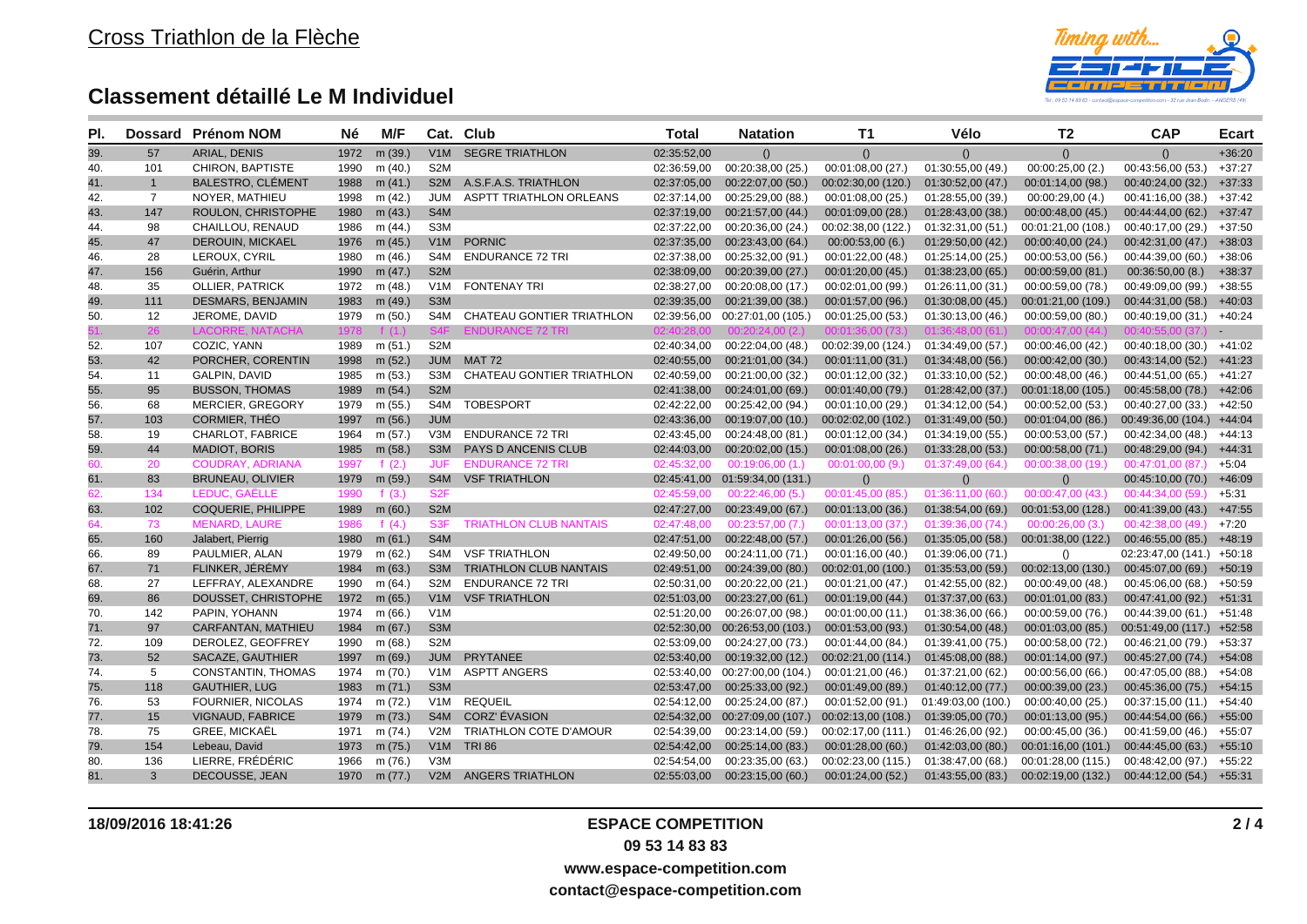

| PI.  | <b>Dossard</b> | <b>Prénom NOM</b>                    | Né   | M/F           |                  | Cat. Club                                    | Total       | <b>Natation</b>                  | <b>T1</b>                             | Vélo                                                    | T <sub>2</sub>     | <b>CAP</b>                 | <b>Ecart</b> |
|------|----------------|--------------------------------------|------|---------------|------------------|----------------------------------------------|-------------|----------------------------------|---------------------------------------|---------------------------------------------------------|--------------------|----------------------------|--------------|
| 82.  | 33             | VETTIER, JOEL                        | 1971 | m (78.)       | V2M              | <b>ENDURANCE 72 TRI</b>                      | 02:55:09,00 | 00:27:31,00 (110.)               | 00:01:56,00 (95.)                     | 01:39:18,00 (72.)                                       | 00:01:14,00 (96.)  | 00:45:12,00 (71.)          | $+55:37$     |
| 83.  | 29             | <b>METAIS, CYRIL</b>                 |      | 1972 m (79.)  | V <sub>1</sub> M | <b>ENDURANCE 72 TRI</b>                      | 02:55:09,00 | 00:24:33,00 (76.)                | 00:02:38,00 (123.)                    | 01:39:32,00 (73.)                                       | 00:01:09,00 (93.)  | 00:47:19,00 (90.)          | $+55:37$     |
| 84.  | 38             | ROBERT, EMMANUEL                     | 1983 | m (80.)       | S3M              | LAVAL TRIATHLON CLUB                         | 02:55:38,00 | 00:20:56,00 (30.)                | 00:01:18,00 (43.)                     | 01:45:12,00 (89.)                                       | 00:00:55,00 (65.)  | 00:47:19,00 (89.)          | $+56:06$     |
| 85.  | 119            | GILBERT, YOAN                        | 1980 | m (81.)       | S4M              |                                              | 02:56:15,00 | 00:24:29,00 (74.)                | 00:01:42,00(80)                       | 01:42:32,00(81)                                         | 00:00:53,00 (62.)  | 00:46:42,00 (83.)          | $+56:43$     |
| 86.  | 30             | PETER, DAMIEN                        | 1976 | m (82.)       | V1M              | <b>ENDURANCE 72 TRI</b>                      | 02:58:32,00 | 00:24:37,00 (79.)                | 00:03:15,00 (131.)                    | 01:44:21,00 (85.)                                       | 00:01:15,00 (99.)  | 00:45:06,00 (67.)          | $+59:00$     |
| 87.  | 112            | ERICBRANCHEREAU,                     | 1968 | m (83.)       | V2M              |                                              |             | 02:59:17,00 00:26:39,00 (102.)   | 00:01:00,00(12)                       | 01:40:05,00 (76.)                                       | 00:01:23,00 (111.) | 00:50:11,00 (107.)         | $+59:45$     |
| 88.  | 40             | DETAVERNIER, IGNAAS                  | 1988 | m (84.)       |                  | S2M MAT 72                                   | 02:59:21,00 | 00:22:52,00 (58.)                | 00:02:03,00 (104.)                    | 01:45:22,00 (90.)                                       | 00:00:49,00(50.)   | 00:48:17,00 (93.)          | $+59:49$     |
| 89.  | 110            | DESGROUAS.                           | 1985 | m (85.)       | S <sub>3</sub> M |                                              | 02:59:28,00 | 00:25:19,00 (85.)                | 00:01:42,00(81)                       | 01:41:45,00 (79.)                                       | 00:01:17,00 (104.) | 00:49:26,00 (100.) +59:56  |              |
| 90.  | 23             | <b>FIAULT, VIRGINIE</b>              | 1970 | f $(5.)$      | V2F              | <b>ENDURANCE 72 TRI</b>                      | 02:59:49.00 | 00:24:13,00(8)                   | 00:02:01,00(101)                      | 01:46:56,00 (96.)                                       | 00:00:58,00 (74.)  | 00:45:41,00(77)            | $+19:21$     |
| 91.  | 85             | DESPRES, STEPHANE                    | 1967 | m (86.)       | V2M              | <b>VSF TRIATHLON</b>                         | 03:00:02,00 | 00:24:29,00 (75.)                | 00:01:52,00(92)                       | 01:46:47,00 (94.)                                       | 00:01:42,00 (124.) | $00:45:13,00(72)$ +60:30   |              |
| 92.  | 124            | <b>GUILLOTIN, BILLY</b>              | 1992 | m (87.)       | S <sub>1</sub> M |                                              | 03:00:39,00 | 00:25:17,00 (84.)                | 00:03:04,00 (129.)                    | 01:38:39,00 (67.)                                       | 00:03:07,00 (137.) | 00:50:33,00 (111.) +61:07  |              |
| 93.  | 138            | MÉNARD, THIERRY                      | 1975 | m (88.)       | V1M              |                                              |             | 03:00:45,00 00:28:41,00 (118.)   | 00:01:33,00(69)                       | 01:44:27,00(86.)                                        | 00:01:16,00 (102.) | 00:44:51,00 (64.)          | $+61:13$     |
| 94.  | 137            | MASSONNAT,                           | 1970 | f $(6.)$      | V2F              |                                              | 03:01:21,00 | 00:25:03,00(10)                  | 00:01:31,00(63)                       | 01:46:31,00 (93.)                                       | 00:00:56,00(67)    | 00:47:23,00(91)            | $+20:53$     |
| 95.  | 100            | <b>CHARUEL, ANTHONY</b>              | 1970 | m (89.)       | V2M              |                                              |             | 03:01:40,00 00:28:13,00 (114.)   | 00:03:38,00 (135.)                    | 01:41:38,00 (78.)                                       | 00:01:17,00 (103.) | 00:46:56,00 (86.)          | $+62:08$     |
| 96.  | 64             | JARCIN, MATTHIEU                     | 1984 | m (90.)       |                  | S3M TEAM GRIFFONS CYCLES PLEIN               | 03:03:15,00 | 00:22:25,00 (54.)                | 00:02:24,00 (116.)                    | 01:47:40,00 (97.)                                       | 00:00:35,00(11.)   | 00:50:13,00 (108.) +63:43  |              |
| 97.  | 157            | Basset, Romain                       |      | 1998 m (91.)  |                  | JUM LAVAL TRIATHLON CLUB                     | 03:03:17,00 | 00:21:00,00(33)                  | 00:01:01,00(15)                       | 01:44:12,00 (84.)                                       | 00:00:49,00(49)    | 00:56:17,00 (125.) +63:45  |              |
| 98.  | 108            | DEFOIS, SIMON                        | 1986 | m (92.)       | S3M              |                                              | 03:03:36,00 | 00:22:34,00 (55.)                | 00:03:52,00 (138.)                    | 01:46:22,00 (91.)                                       | 00:01:15,00 (100.) | 00:49:36,00 (103.)         | +64:04       |
| 99.  | 159            | Cachan, Eric                         | 1961 | m (93.)       | V4M              |                                              | 03:06:35,00 | 00:27:41,00 (111.)               | 00:02:10,00 (107.) 01:50:28,00 (105.) |                                                         | 00:00:42,00 (28.)  | 00:45:36,00 (76.)          | $+67:03$     |
| 100. | 158            | Ardillon, Laurent                    | 1981 | m (94.)       | S4M              | SAINT AVERTIN SPORTS                         | 03:06:41,00 | 00:20:34,00 (23.)                | 00:01:33,00 (68.)                     | 01:54:29,00 (113.)                                      | 00:01:38,00 (121.) | 00:48:29,00 (95.)          | $+67:09$     |
| 101. | 161            | Chevallereau, Laurent                | 1991 | m (95.)       | S <sub>2</sub> M |                                              | 03:06:52,00 | 00:24:55,00 (82.)                | 00:01:43,00(82)                       | 01:55:00,00 (115.)                                      | 00:00:57,00 (70.)  | $00:44:18,00(56.) +67:20$  |              |
| 102. | 58             | <b>BOISTEAU, CÉCILE</b>              | 1974 | f $(7.)$      | V1F              | <b>SEGRE TRIATHLON</b>                       | 03:08:20,00 | 00:24:40,00(9)                   | 00:01:26,00(55.)                      | 01:49:44,00 (102.)                                      | 00:01:05,00 (88.)  | $00:51:27,00(115.) +27:52$ |              |
| 103. | 150            | <b>TOWEY, ANDREW</b>                 |      | 1970 m (96.)  | V2M              |                                              | 03:08:23,00 | 00:22:48,00(56.)                 | 00:01:38,00(75.)                      | 01:51:04,00 (107.) 00:01:46,00 (125.)                   |                    | $00:51:09:00(113.) +68:51$ |              |
| 104. | 141            | PAPIN, JEREMIE                       | 1983 | m (97.)       | S3M              |                                              | 03:08:46,00 | 00:33:14,00 (128.)               | 00:01:33,00 (67.)                     | 01:48:06,00 (98.)                                       | 00:00:37,00 (14.)  | 00:45:18,00 (73.)          | $+69:14$     |
| 105. | 66             | LASSEUR, JACKIE                      | 1975 | m (98.)       |                  | V1M TOBESPORT                                | 03:08:54,00 | 00:25:58,00 (95.)                |                                       | 00:02:27,00 (119.) 01:49:52,00 (104.)                   | 00:01:08,00 (92.)  | 00:49:31,00 (101.) +69:22  |              |
| 106. | 117            | <b>GARAUD, BENOIT</b>                | 1982 | m (99.)       | S <sub>3</sub> M |                                              | 03:09:26.00 | 00:25:31,00 (90.)                |                                       | 00:03:08,00 (130.) 01:49:06,00 (101.)                   | 00:02:35,00 (135.) | 00:49:08,00 (98.)          | $+69:54$     |
| 107. | 140            | NOISETTE, MAXIME                     |      | 1978 m (100.) | S4M              |                                              |             | 03:09:45,00 00:28:29,00 (117.)   | 00:02:04,00 (106.) 01:49:45,00 (103.) |                                                         | 00:00:59,00 (75.)  | 00:48:31,00 (96.)          | $+70:13$     |
| 108. | 155            | Dupré, Jean-Louis                    | 1968 | m (101.)      |                  | V2M VENDOME TRIATHLON                        |             | 03:11:04.00  00:26:09.00 (100.)  | 00:01:57,00 (97.)                     | 01:50:47,00 (106.)                                      | 00:02:18,00 (131.) | 00:49:55,00 (106.) +71:32  |              |
|      | 152            | TUT7O                                |      |               |                  |                                              |             |                                  |                                       |                                                         |                    |                            | $+31:31$     |
| 110. | 96             | CANTEAU, NICOLAS                     |      | 1979 m (102.) | S4M              |                                              |             | 03:14:43,00 00:27:44,00 (112.)   | 00:01:58,00 (98.)                     | 01:48:54,00 (99.)                                       | 00:00:46,00 (40.)  | $00:55:23,00(124.) +75:11$ |              |
| 111. | 9              | <b>BREGEOT, SAMUEL</b>               |      | 1988 m (103.) |                  | S2M BEST TRIATHLON SAINT NAZAIRE 03:15:16,00 |             | 00:26:08,00 (99.)                | 00:01:33,00(66)                       | 02:02:22,00 (128.)                                      | 00:00:51,00(51)    | 00:44:24,00 (57.) +75:44   |              |
| 112. | 49             | <b>GUEGUEN, ARNAUD</b>               |      | 1996 m (104.) |                  | S1M PRYTANEE                                 |             | 03:15:53.00  00:31:44.00  (126.) | 00:02:19,00 (113.) 01:51:33,00 (108.) |                                                         | 00:00:35,00 (12.)  | 00:49:43.00 (105.)         | $+76:21$     |
|      | 81             | <b>ALLANEAU, SOPHIE</b>              | 1991 | f $(9)$       | S <sub>2</sub> F | <b>VSF TRIATHLON</b>                         | 03.16.06.00 | 00:22:00.00(4)                   | 00:01:06.00(24)                       |                                                         | 00:00:39.00(22)    | 00.493500(1                | $+35:38$     |
| 114. | 56             | FLEURY, CLÉMENCE                     | 1990 | f $(10.)$     | S <sub>2F</sub>  | <b>SAINT MICHEL CHEF CHEF</b>                | 03:16:22.00 | 00:23:45,00(6.)                  |                                       | $00:02:02:00$ (103.) $01:58:22:00$ (120.)               | 00:01:34.00(119)   | $00:50:42,00(112)$ +35:54  |              |
| 115. | 143            | PARET, FABIEN                        |      | 1977 m (105.) | S4M              |                                              |             | 03:16:30,00 00:27:22,00 (109.)   |                                       | 00:01:54,00 (94.) 01:54:40,00 (114.)                    | 00:02:22,00 (133.) | 00:50:14,00 (109.)         | +76:58       |
| 116. | 92             | <b>BASILLAIS.</b>                    |      | 1990 m (106.) | S <sub>2</sub> M |                                              |             | 03:16:35,00 00:28:58,00 (120.)   | 00:03:18,00 (132.) 01:46:54,00 (95.)  |                                                         | 00:01:07,00 (91.)  | 00:56:21,00 (126.)         | +77:03       |
| 117. | 146            | ROSEL, JEAN-PASCAL                   |      | 1967 m (107.) | V2M              |                                              | 03:17:18,00 | 00:24:34,00 (77.)                |                                       | 00:01:26,00 (57.) 01:56:16,00 (118.)                    | 00:00:33,00(8.)    | 00:54:31,00 (122.) +77:46  |              |
| 118. | 149            | THIBAUT, FABIEN                      |      | 1985 m (108.) | S3M              |                                              |             | 03:17:31,00 00:31:45,00 (127.)   | 00:02:59,00 (126.)                    | 01:45:06,00 (87.)                                       | 00:01:04,00 (87.)  | 00:56:38,00 (127.) +77:59  |              |
| 119. | 50             | GUILLET, JEAN-BAPTISTE 1998 m (109.) |      |               | <b>JUM</b>       | PRYTANEE                                     | 03:18:02,00 | 00:24:37,00 (78.)                |                                       | 00:02:35,00 (121.) 01:55:34,00 (117.)                   | 00:03:38,00 (139.) | $00:51:41,00(116.) +78:30$ |              |
| 120. | 114            | FELD, DAMIEN                         | 1980 | m (110.)      | S4M              |                                              |             | 03:20:00,00 00:27:05,00 (106.)   | 00:04:38,00 (140.) 01:52:19,00 (110.) |                                                         | 00:02:29,00 (134.) | 00:53:31,00 (119.)         | +80:28       |
| 121. | 120            | <b>GILIBERT, LAURENT</b>             |      | 1990 m (111.) | S <sub>2</sub> M |                                              |             | 03:20:27,00 00:27:09,00 (108.)   | 00:04:22,00 (139.) 01:54:02,00 (111.) |                                                         | 00:00:42,00 (27.)  | 00:54:14,00 (121.)         | $+80:55$     |
| 122. | 106            | COURTEILLE, VALENTIN                 |      | 1993 m (112.) | S <sub>1</sub> M |                                              |             | 03:20:35,00 00:26:33,00 (101.)   |                                       | 00:01:49.00 (88.) 02:04:21.00 (131.) 00:01:27.00 (114.) |                    | 00:46:27,00 (81.)          | $+81:03$     |
|      | 126            |                                      | 199  |               |                  |                                              |             |                                  |                                       |                                                         |                    |                            | $+40:07$     |
| 124. | 127            | GUIOUILLIER, FRANÇOIS 1994 m (113.)  |      |               | S <sub>1</sub> M |                                              |             | 03:20:35,00 00:26:00,00 (96.)    | 00:02:27,00 (118.) 02:04:21,00 (130.) |                                                         | 00:01:07,00 (90.)  | 00:46:43,00 (84.)          | $+81:03$     |

**contact@espace-competition.com**